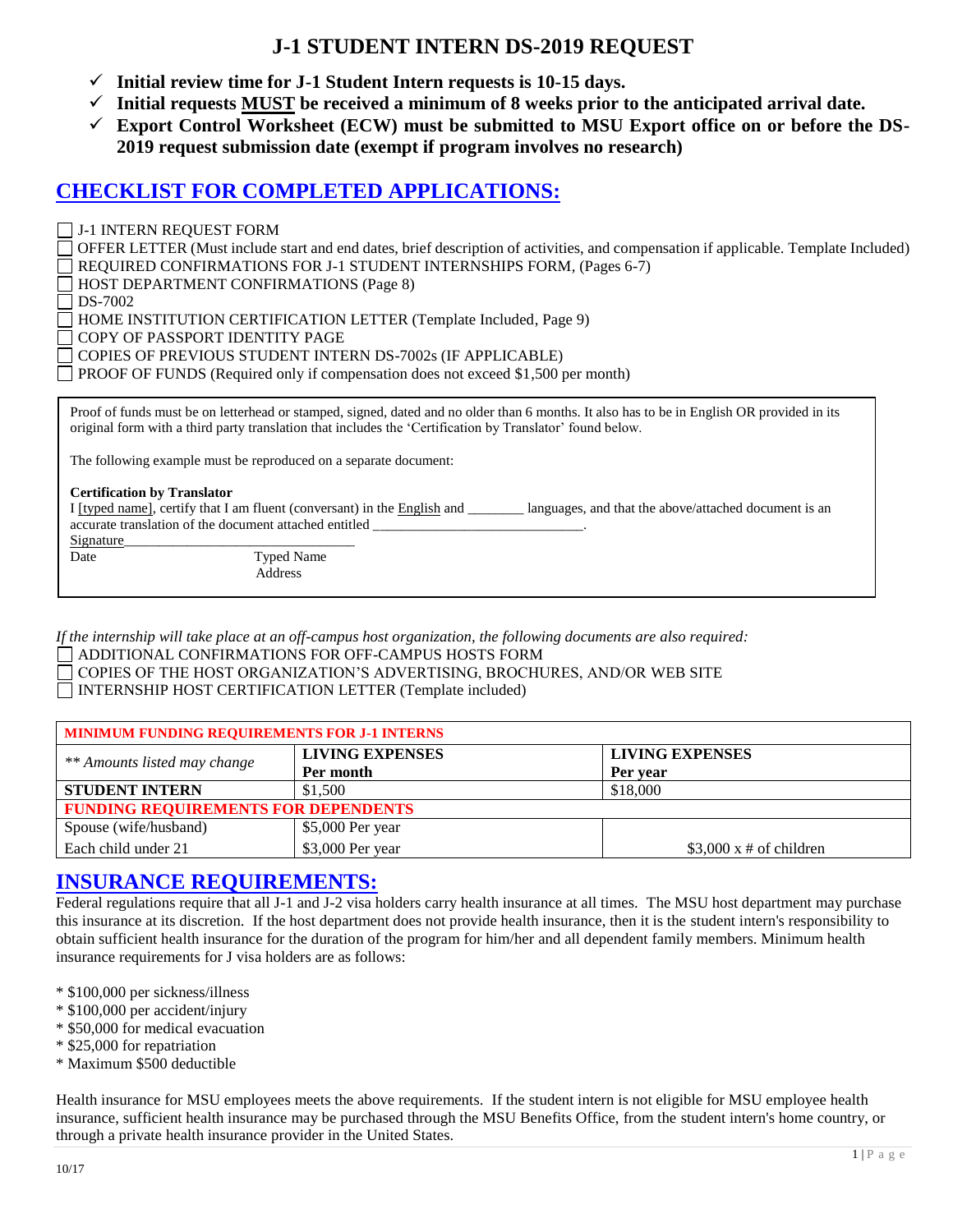### **J-1 INTERN REQUEST: To be completed by prospective intern:**

## **Has this person ever been in J-1 Student Intern status before? Yes or No**

**If yes, please provide copy of previous DS-7002(s).**

| Name must be entered exactly as it appears on the Passport |  |  |  |  |
|------------------------------------------------------------|--|--|--|--|

| Surname:                                         | Given Name(s):                         |
|--------------------------------------------------|----------------------------------------|
| Male<br>Female                                   | Birth date (MM/DD/YYYY):               |
| City of birth:                                   | Country of birth:                      |
| Country of citizenship:                          | Country of legal permanent residence*: |
| Last position in home country: Student $\Box$    | Employee                               |
| If student, specify: $\Box$ Undergraduate $\Box$ | Graduate                               |
| If employee, specify:                            |                                        |
| Job title:                                       |                                        |
| Employer (name of organization):                 |                                        |
| Marital Status: Married? Yes<br>$\rm{No}$        | Children: Yes $\Box$<br>$\rm{No}$      |
| <b>Mailing Address:</b>                          | <b>Email Address:</b>                  |
|                                                  |                                        |
|                                                  |                                        |

### **Family members who will accompany the student intern:**

#### **SPOUSE:**

| Surname:                | Given Name $(s)$ :                     |
|-------------------------|----------------------------------------|
| Male<br>Female          | Date of Birth: / /                     |
| City of Birth:          | Country of Birth:                      |
| Country of Citizenship: | Country of Legal Permanent Residence*: |
| Email:                  |                                        |

#### **CHILD #1:**

| Surname:                | Given Name $(s)$ :                     |
|-------------------------|----------------------------------------|
| Male<br>Female          | Date of Birth: $\frac{1}{2}$           |
| City of Birth:          | Country of Birth:                      |
| Country of Citizenship: | Country of Legal Permanent Residence*: |
| Email:                  |                                        |

#### **CHILD #2:**

| Surname:                 | Given Name $(s)$ :                     |
|--------------------------|----------------------------------------|
| $\exists$ Male<br>Female | Date of Birth: $\frac{1}{2}$           |
| City of Birth:           | Country of Birth:                      |
| Country of Citizenship:  | Country of Legal Permanent Residence*: |
| Email:                   |                                        |

*\*If country of Legal Permanent Residence is different from country of citizenship, please provide proof*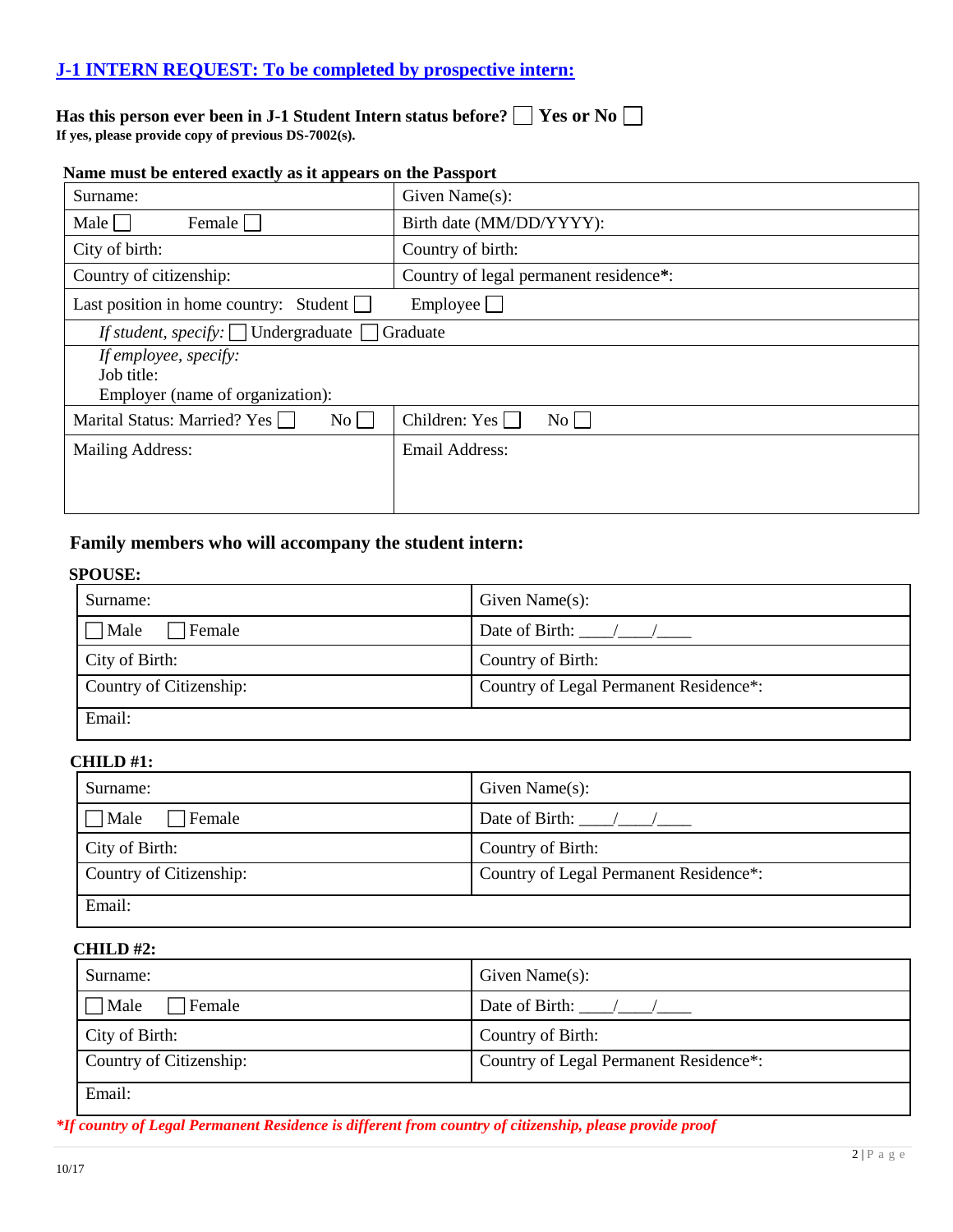### **ADDITIONAL DEPENDENT(S) INFORMATION:**

#### **Family members who will accompany the visitor:**

#### **CHILD #3:**

| Surname:                | Given Name $(s)$ :                     |
|-------------------------|----------------------------------------|
| Male<br>⊤Female         | Date of Birth: $\frac{1}{2}$ /         |
| City of Birth:          | Country of Birth:                      |
| Country of Citizenship: | Country of Legal Permanent Residence*: |
| Email:                  |                                        |

#### **CHILD #4:**

| Surname:                | Given Name $(s)$ :                     |
|-------------------------|----------------------------------------|
| 7 Male<br>Female        | Date of Birth: $\frac{1}{2}$           |
| City of Birth:          | Country of Birth:                      |
| Country of Citizenship: | Country of Legal Permanent Residence*: |
| Email:                  |                                        |

#### **CHILD #5:**

| Surname:                | Given Name $(s)$ :                       |
|-------------------------|------------------------------------------|
| $\Box$ Male<br>⊤Female  | Date of Birth: $\frac{\sqrt{}}{\sqrt{}}$ |
| City of Birth:          | Country of Birth:                        |
| Country of Citizenship: | Country of Legal Permanent Residence*:   |
| Email:                  |                                          |

#### **CHILD #6:**

| Surname:                | Given Name $(s)$ :                     |
|-------------------------|----------------------------------------|
| ⊤Male<br>Female         | Date of Birth: /                       |
| City of Birth:          | Country of Birth:                      |
| Country of Citizenship: | Country of Legal Permanent Residence*: |
| Email:                  |                                        |

 *\*If country of Legal Permanent Residence is different from country of citizenship, please provide proof.*

*Please Note: All dependents are required to carry health insurance that meets the requirements on page 1.*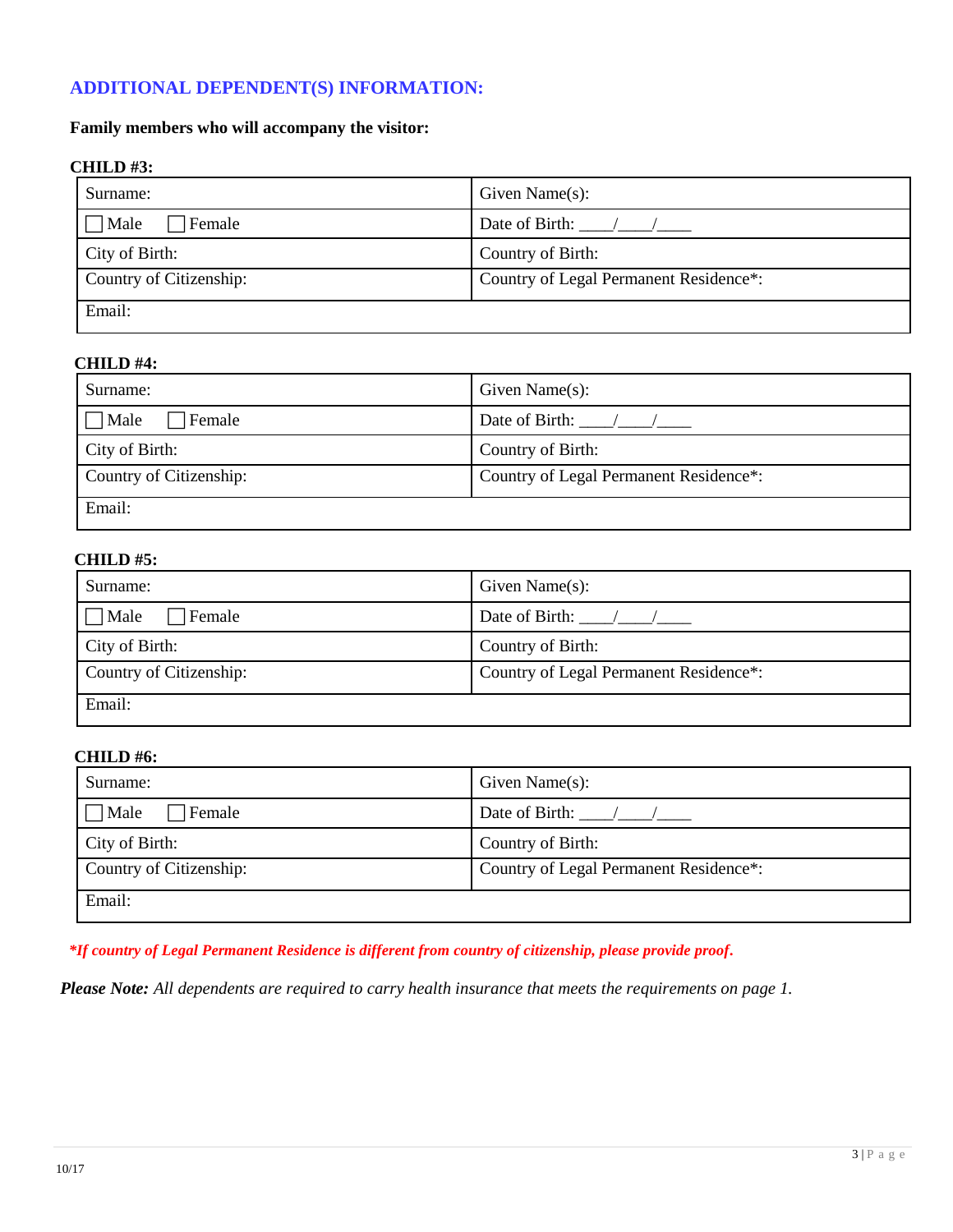# **J-1 INTERN REQUEST: To be completed by MSU host department**

| <b>INTERN'S NAME:</b>                                                                                         |          | <b>BIRTHDATE:</b> |  |
|---------------------------------------------------------------------------------------------------------------|----------|-------------------|--|
| PROGRAM START AND END DATES: from (M/D/YY):                                                                   |          | to $(M/D/YY)$ :   |  |
| Category field code (please refer to the link to select the appropriate code at: http://tinyurl.com/cip2010): |          |                   |  |
|                                                                                                               |          |                   |  |
| Professor/Collaborator in department:                                                                         |          | Phone:            |  |
| (Who will work with the intern)                                                                               |          | Email:            |  |
| **Location of activity & address:                                                                             |          |                   |  |
| **Address Line 1:                                                                                             |          |                   |  |
| **Address Line 2:                                                                                             |          |                   |  |
| **City:                                                                                                       | **State: | **Zip Code:       |  |

### **\*\*Exact location where J-visitor will be working/studying**

| <b>SOURCE OF FUNDS FOR THE DURATION OF REQUESTED VISIT</b>                                                                                                  |
|-------------------------------------------------------------------------------------------------------------------------------------------------------------|
| <b>MSU Department Funds: \$</b><br>Health insurance provided by Department? Yes $\Box$ No $\Box$<br>Intern providing health insurance? Yes $\Box$ No $\Box$ |
| Intern's Government: \$                                                                                                                                     |
| $\Box$ Other funds (including employer funds): $\$                                                                                                          |
| Source of other funds:                                                                                                                                      |
| $\Box$ Personal/Family funds: \$                                                                                                                            |

### **Departments must arrange housing for the prospective intern.**

| The department Head/Dean/Chairperson/Director must approve this host arrangement and sign below. In lieu |                                             |                                                                               |  |  |
|----------------------------------------------------------------------------------------------------------|---------------------------------------------|-------------------------------------------------------------------------------|--|--|
| of signature, the department Head/Dean/Chairperson/Director must send OISS an email giving approval.     |                                             |                                                                               |  |  |
|                                                                                                          |                                             |                                                                               |  |  |
|                                                                                                          | Person to contact when DS-2019 is<br>ready: | Please submit this request to OISS in<br>a manila envelope, with the label of |  |  |
| (Head/Dean/Chairperson/Director)                                                                         |                                             | " <b>J-1 Request</b> " OR by email to                                         |  |  |
|                                                                                                          | Name:                                       | jvisas@msu.edu.                                                               |  |  |
| <b>Typed Name:</b>                                                                                       |                                             |                                                                               |  |  |
|                                                                                                          |                                             | Office for International Students &<br><b>Scholars</b>                        |  |  |
| <b>Title:</b>                                                                                            | E-mail:                                     | <b>International Center</b>                                                   |  |  |
|                                                                                                          |                                             | 427 N. Shaw Lane $-$ Room 105                                                 |  |  |
|                                                                                                          |                                             | East Lansing, MI 48824                                                        |  |  |
| Department:                                                                                              |                                             |                                                                               |  |  |
|                                                                                                          | <b>Phone:</b>                               | If you have additional questions                                              |  |  |
|                                                                                                          |                                             | about this process please email:                                              |  |  |
| Dept. Address:                                                                                           |                                             | jvisas@msu.edu.                                                               |  |  |
|                                                                                                          |                                             |                                                                               |  |  |
|                                                                                                          |                                             |                                                                               |  |  |
|                                                                                                          |                                             |                                                                               |  |  |
| <b>Phone:</b>                                                                                            |                                             |                                                                               |  |  |
| Date: $\_\_$                                                                                             |                                             |                                                                               |  |  |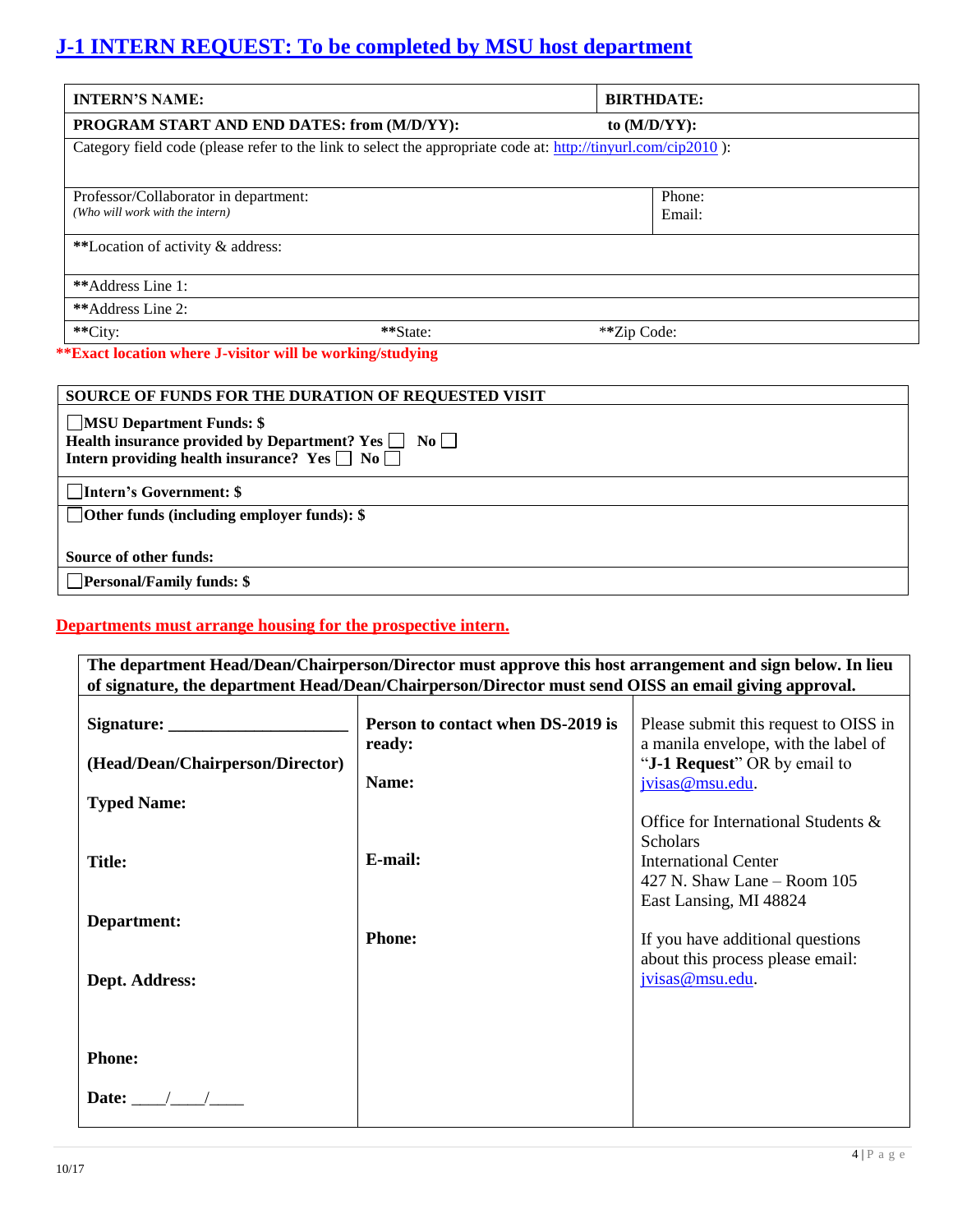### *Date Required*

Dear **Exchange Visitor's Name (EV),**

We would like to formally invite you to Michigan State University as a visiting J-1 Student Intern**. (***The invitation letter to the Student Intern needs to include the EV category name.)*

Your program will begin on: **xx/xx/xx** and end on **xx/xx/xx.** 

During your time here you will be working with: **faculty member's name or lab** and engaging in your J-1 program at least **XX** hours per week. Your program objective will be to: **give internship objective(s).**

- *Base the above description of objective(s)on one or more of these category driven descriptors below:*
	- o *Role of the student intern in the program*
	- o *Tasks to be given to him or her*
	- o *Activities he or she will be participating in*
	- o *Any specific goals or objectives you would like the student intern to achieve in their time at MSU*
	- o *Specific knowledge, skills, or techniques he or she will be trained in*

*\*Please clearly define your expectations for the EV's program during their time here. \*At minimum this description should be three bullet points in length*

We will be providing you with **\$XXXX** on a monthly or annual basis. Depending on your lifestyle preferences, additional funds may be needed to support yourself (and any dependents) while at MSU. *( If your department will not be providing funding for the EV, please indicate where the funds for their program will be coming from and any other resources you will make available to them e.g. office space or access to the library.)*

Healthcare insurance is a mandatory requirement for J-1 and J-2 visa holders: **if your department will be providing coverage please indicate this.** *(If otherwise, instruct the EV to obtain their own coverage and that they may utilize OISS for consultation.)*

You will be required to fulfill the mandatory government check-in once you have arrived at MSU, please consult the enclosed materials for more information on when and how to meet this immigration requirement.

*Include any other additional comments or information that you would like to provide.*

Sincerely,

*Signature Required*

Full Name Title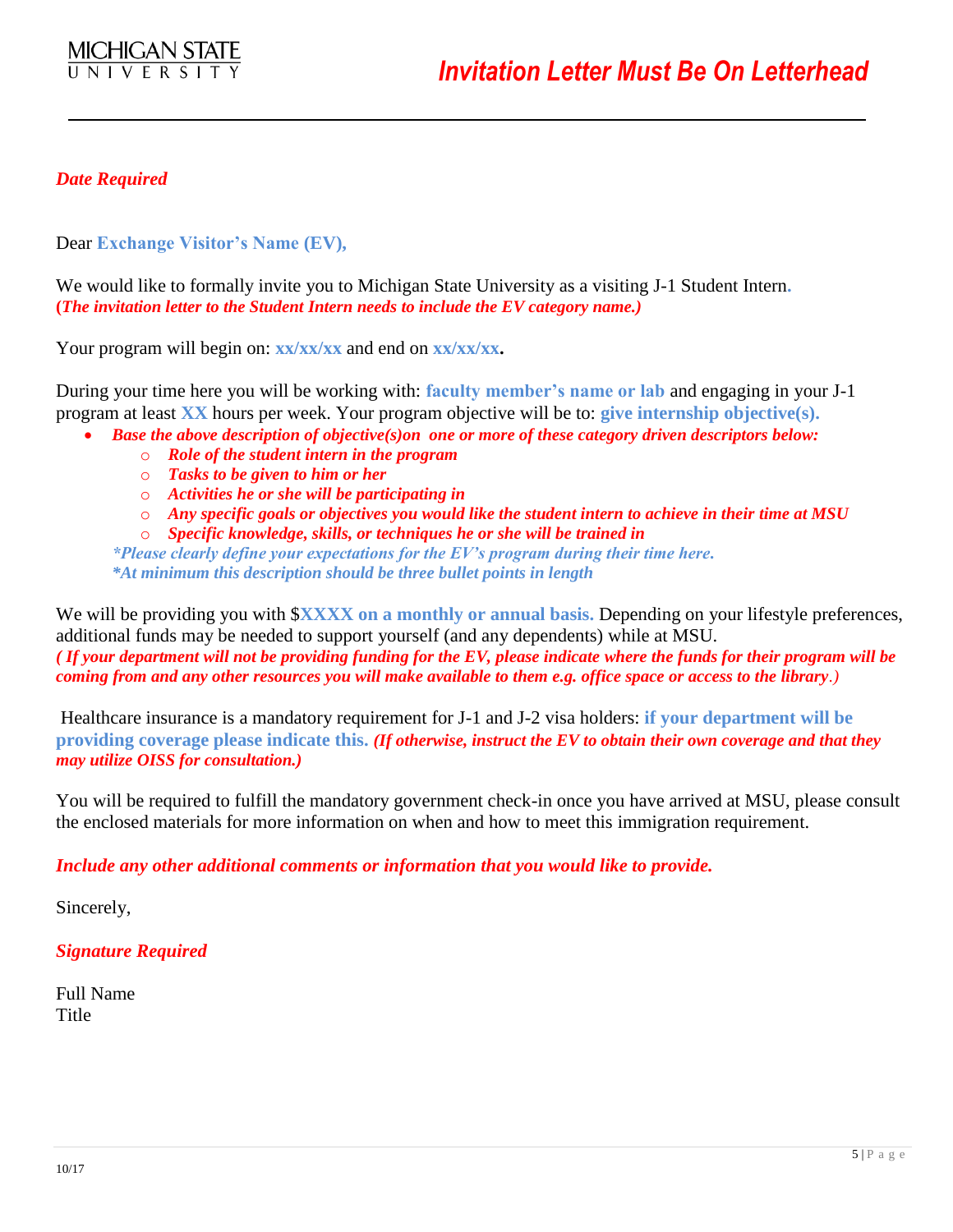## **Required Confirmations for J-1 Exchange Visitor's English Proficiency**

Federal visa regulations require that the program sponsor (MSU) obtains confirmation that the J-1 Exchange Visitor possesses sufficient proficiency in the English language, as determined by an objective measurement of English language proficiency, successfully to participate in his or her program and to function on a day-to-day basis. OISS is responsible for documenting this requirement.

Exchange Visitor's Information:

| <b>SURNAME:</b>       |  |
|-----------------------|--|
| <b>GIVEN NAME(S):</b> |  |
| <b>BIRTHDATE:</b>     |  |

The host department has confirmed the prospective Exchange Visitor's English proficiency through the following means (check the appropriate box):

 $\Box$  The EV has taken a recognized English test and meets the minimum standard for MSU provisional admission listed here: http://www.admissions.msu.edu/admission/international\_requirements.asp

(Documentation of test score must accompany this application.)

 $\Box$  The EV has undertaken and passed an English language curriculum.

(Letter from academic institution or English language school must accompany this application.)

 $\Box$  The department has conducted an interview in-person or by videoconferencing (Skype), or by telephone if videoconferencing is not a viable option and determined that the EV is adequately proficient in the English language.

Interview conducted by:

Name

**Title** 

Date of interview

Form of interview (in-person, Skype, telephone, etc.)

Interviewer statement:

I believe this person's English ability is enough to successfully participate in his/her program.

\_\_\_\_\_\_\_\_\_\_\_\_\_\_\_\_\_\_\_\_\_\_\_\_\_\_\_\_\_\_\_\_\_\_\_\_\_\_\_\_ \_\_\_\_\_\_\_\_\_\_\_\_\_\_\_\_\_\_\_\_\_\_

Signature of Interviewer Date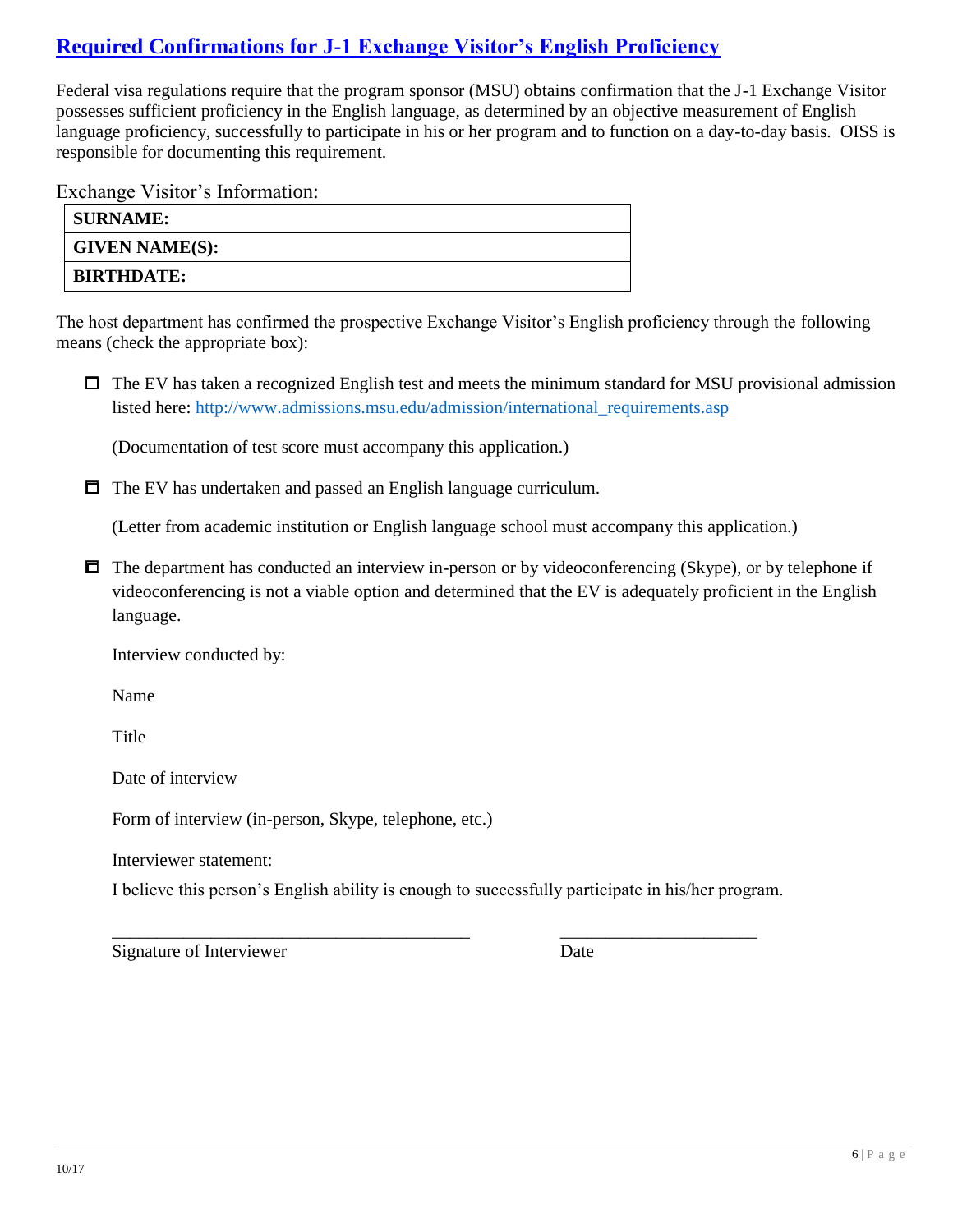## **Required Confirmations for J-1 Student Internships**

Federal visa regulations require that OISS obtain confirmation of the following items.

| <b>INTERN'S NAME:</b> | <b>BIRTHDATE:</b><br>-BIR. |
|-----------------------|----------------------------|
|-----------------------|----------------------------|

The department contact should check the following boxes and initial at the bottom:

- $\Box$  I confirm that the internship program will engage the student intern for a minimum of 32 hours per week.
- $\Box$  I confirm that the internship program will require no more than 20% clerical duties.
- $\Box$  I confirm that we are not placing the student intern in an unskilled or casual labor position, in a position that requires or involves child care or elder care, a position in the field of aviation, or, in clinical positions or engaging in any other kind of work that involves patient care or contact, including any work that would require student interns to provide therapy, medication, or other clinical or medical care (e.g., sports or physical therapy, psychological counseling, nursing, dentistry, veterinary medicine, social work, speech therapy, or early childhood education).
- $\Box$  I confirm a final written evaluation will be conducted by the supervisor and signed by both the supervisor and intern. I understand that if an internship is longer than 6 months, both a final and a mid-term evaluation must be submitted to OISS.

*Faculty Contact Initials: \_\_\_\_\_\_\_\_*

## **Required Confirmation for Hospitality Business Student Interns ONLY**

 $\Box$  I confirm that all "Hospitality and Tourism" student internship programs six months or longer contain at least three departmental or functional rotations.

*Faculty Contact Initials: \_\_\_\_\_\_\_\_*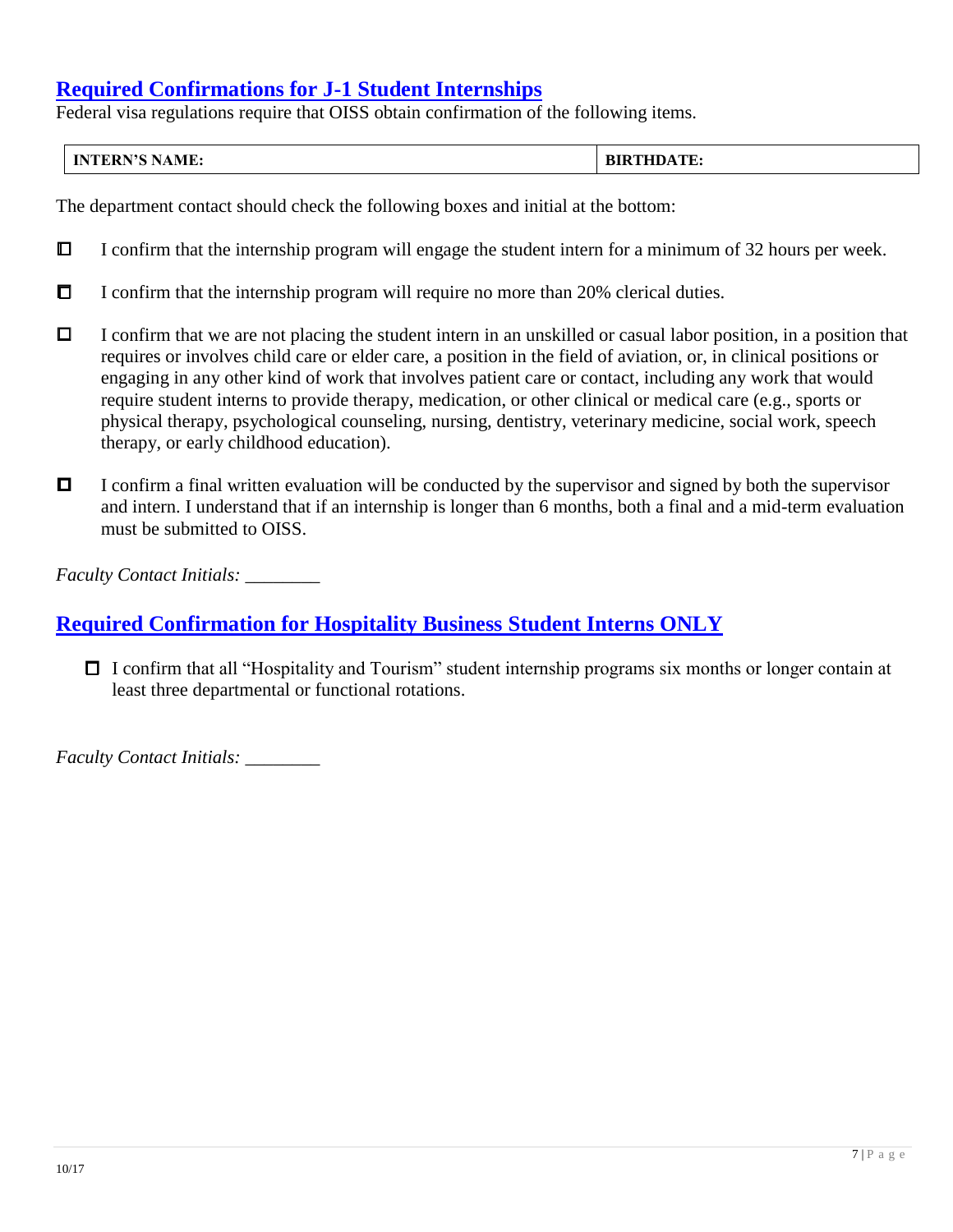## **Required Host Department Confirmations**

### **PRE-ARRIVAL:**

- $\Box$  FEES: Is your department charging a fee to host this student-intern?  $\vert$  Yes  $\vert$  No (If yes, OISS will charge your Department a processing fee of: \$100 for Student-Interns with programs of 6 months or less or \$350 for Student-Interns with programs longer than 6 months.)
- We, the Department, are responsible for making housing arrangements for the student-intern.
- We, the Department, are responsible for ensuring the student-intern has safe transportation from the airport to their lodging.

### **ARRIVAL:**

- $\Box$  We, the Department, are responsible for helping the student-intern with their initial shopping trips to obtain immediately necessary supplies (i.e. towels, bedding, cooking supplies).
- $\Box$  I confirm I will provide the student-intern access to any necessary resources such as library facilities, course observation, and office resources.
- $\Box$  I understand we will ensure the student-intern checks-in with OISS as soon as possible after arrival.

### **ACADEMIC AND PROGRAMMATIC SUPPORT:**

- $\Box$  I confirm I will engage in regular collaborative contact with the student-intern during the J-1 program and understand a minimum of monthly contact is required.
- □ I understand I need to provide regular and timely communication with OISS regarding any issues or concerns that arise and will encourage the student-intern to do the same.
- $\Box$  If there are material changes to an student-intern's program (i.e. site of activity, change in supervisor, funding updates), we must immediately submit an Update Notification Form with supporting documents to OISS as soon as possible.
- □ Should we wish to extend the student-intern's program, I understand we are responsible for submitting the DS-2019 Student-Intern Extension Request to OISS.

### **COMPLETION OF J-1 PROGRAM:**

- $\Box$  I understand that should the student-intern's appointment end and s/he is unable to find an alternative host arrangement, the student-intern will be required to leave the U.S.
- $\Box$  If the student-intern is not performing as expected, I will provide at least two weeks' notice prior to termination of the student-intern's assignment.
- If the student-intern completes her/his program early, I will ensure they submit the Notice of Departure to OISS.

*Faculty Contact Initials:* \_\_\_\_\_\_\_\_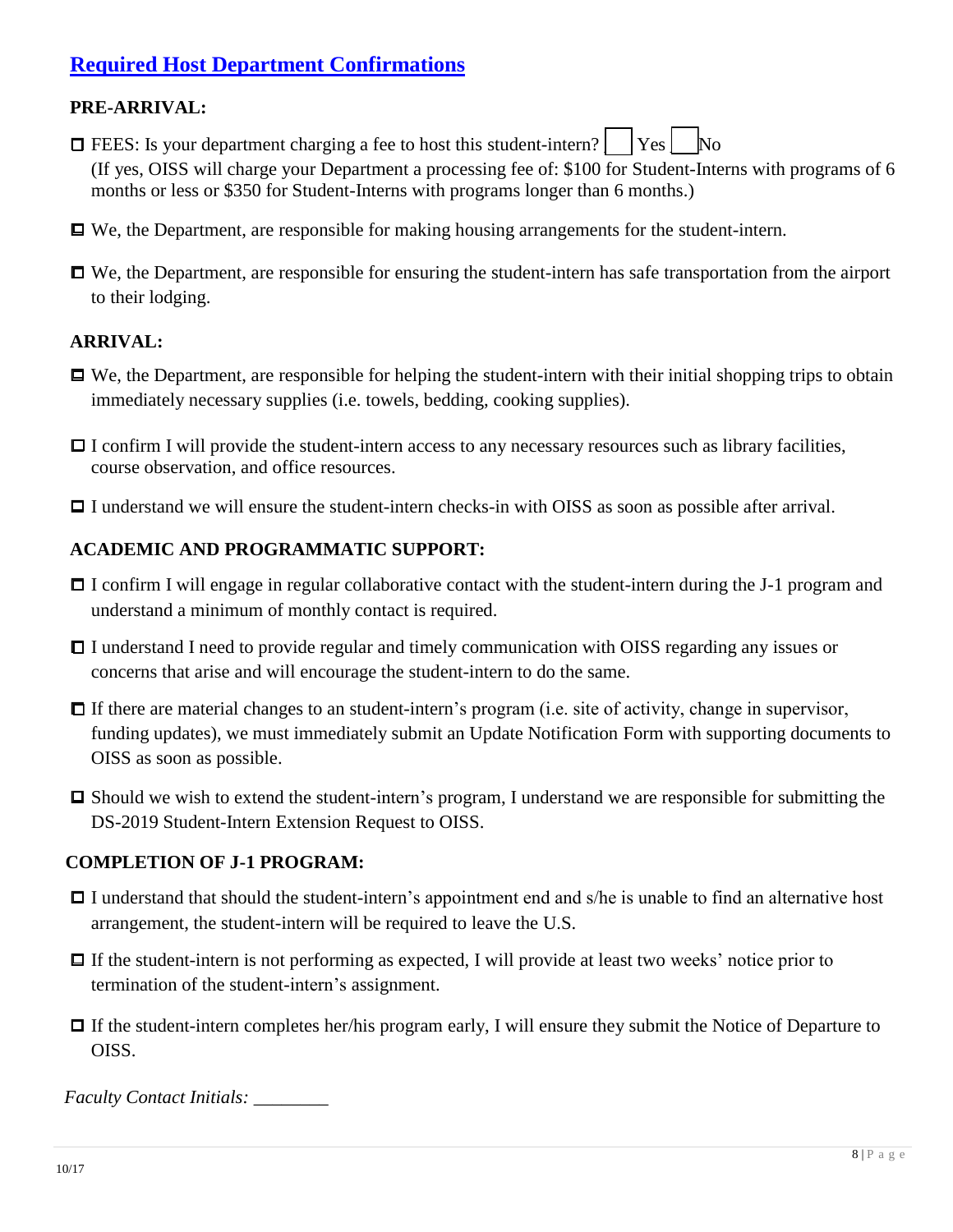## **Home Institution Certification**

Federal visa regulations require that OISS obtain the following certification from the intern's educational institution in his/her home country. The letter must be signed by the student's dean or academic advisor at the home institution. A copy of the letter must accompany this application.

**The following text must be reproduced on the home institution's letterhead with the relevant information filled in.**

US Department of State Consular Officer

Regarding: J-1 Student Intern applicant [first name, last name, date of birth] .

Dear Sir or Madam:

Our institution facilitates a curriculum at the post-secondary level and is accredited by [accrediting body]

I certify that the above-named student is currently in good academic standing with our institution. It is my understanding that after completing the student internship program at Michigan State University, s/he intends to return to our institution to complete his/her degree program.

I further certify that the student internship program at Michigan State University will fulfill the educational objectives for the student's current degree program at our institution.

[Include the following only if employment is part of the proposed internship] I approve of the student's employment during the course of the internship program.

Sincerely, [Dean or Academic Advisor] [Address] [Email address] [Phone]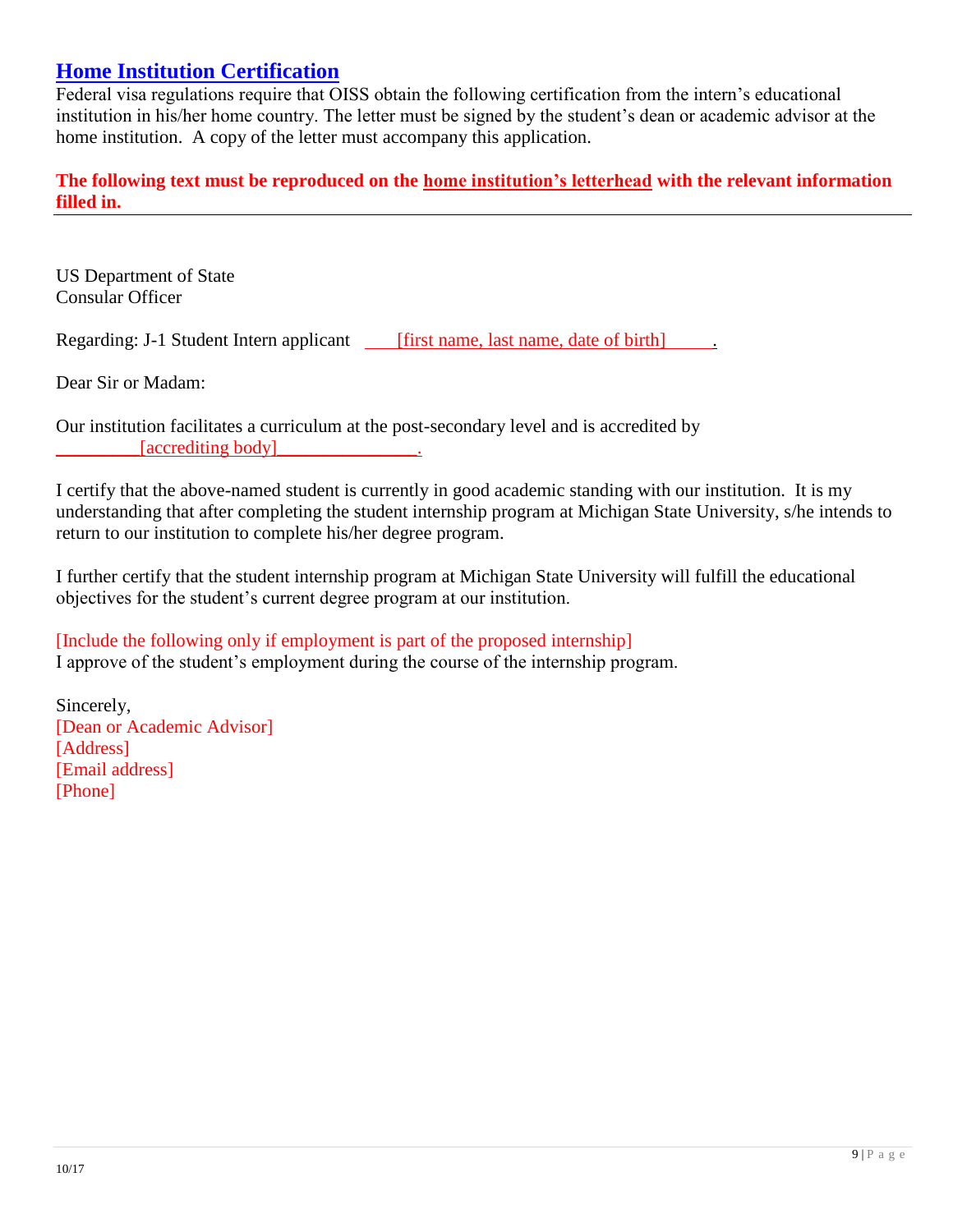#### NOT REQUIRED FOR INTERNSHIPS ON THE MSU CAMPUS

## **Additional Confirmations for Off-Campus Hosts**

Federal visa regulations require that OISS obtain confirmation of the following items.

#### **INTERN'S NAME: BIRTHDATE:**

I confirm that the internship host has sufficient resources, plant, equipment, and trained personnel available to provide the specified student internship program.

Department Chair Initials:

| Host organization's Dun & Bradstreet identification number: (Not required if the |  |
|----------------------------------------------------------------------------------|--|
| host organization is an academic institution, government entity, or family farm) |  |
| <b>Employer Identification Number (EIN) used for tax purposes</b>                |  |

*Please attach copies of the host organization's advertising, brochures, or web site in order to verify the host's telephone number, address, and professional activities.*

## **Site Visit**

A site visit of the internship host is necessary if any of the following criteria are met:

- 1. The host organization has not previously successfully participated in the internship program **or**
- 2. The host has fewer than 25 employees **or**
- 3. The host has less than \$3 million in annual revenue.

Please note that internships taking place at academic institutions and federal, state, or local government offices are excluded from this requirement.

The purpose of the site visit is to ensure that each host organization possesses and maintains the ability and resources to provide structured and guided work-based learning experiences according to individualized Training/Internship Placement Plans (DS-7002) and that each host organization understands and meets its obligations under federal regulations.

Please complete one of the following:

 $\Box$  I certify that none of the above criteria are met and therefore a site visit is not necessary.

Department Chair Initials:

 $\Box$  A site visit was conducted on (date) \_\_\_\_\_\_\_\_\_\_\_\_\_ by the following person(s):

Department Chair Initials: